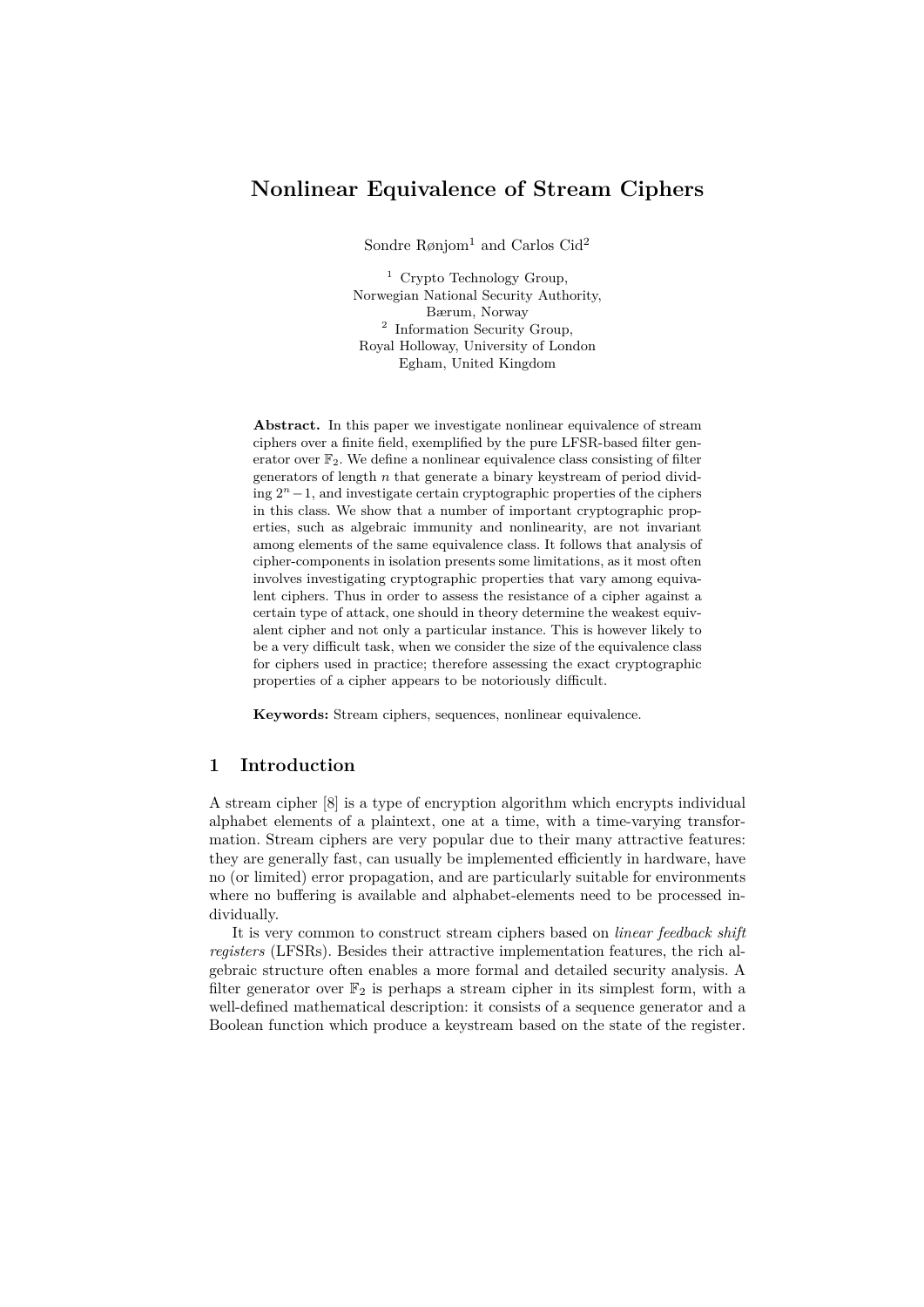The security of such a construction is highly reliant on both the properties of the sequence-generator, as well as the properties of the Boolean function.

Boolean functions play a very important role in stream cipher design and analysis (as well as in several other cryptographic primitives), and a significant amount of literature has been devoted to the study of cryptographic properties of Boolean functions. Cryptanalytic techniques that may exploit these properties include correlation attacks, algebraic attacks, inversion attacks, among others.

We note however that for several methods of analysis one often investigates the Boolean function in isolation from the associated sequence generator. For instance, the algebraic normal form of a Boolean function can be constructed and related properties such as algebraic immunity, algebraic degree, nonlinearity and correlation immunity, can be computed to derive the cipher's security. On the other hand, other types of attacks take advantage of certain properties of the sequence generator. For instance, the Hamming weight of a feedback polynomial should not be low in order to resist correlation attacks; likewise, to resist inversion attacks, the positions of the cipher's LFSR which a Boolean function taps from, should satisfy additional requirements.

In this paper, we discuss and attempt to combine the analysis of both the generator and the corresponding Boolean function. Such an approach has for instance been taken by the authors of [10], enabling a very efficient attack on a class of stream ciphers by identifying certain characteristic structures which are not evident from isolated analysis of the cipher components. Our main focus point is to investigate (nonlinear) equivalence of LFSR-based stream ciphers using basic properties of Galois fields and certain isomorphisms between the corresponding multiplicative groups. This can be seen as a way of constructing *isomorphic* ciphers (examples of cipher representations and isomorphisms were provided in  $[1, 9]$ ; the subject was discussed in detail in  $[2]$ ).

We show here that important cryptographic properties such as nonlinearity and algebraic immunity are variant with respect to such an equivalence. The focal point of this paper is therefore: since there are many ciphers generating the same keystream, any cryptographic property should be defined with respect to the weakest equivalent cipher. However, without some type of provable construction, it seems difficult to assess the exact security of a filter generator for practical sizes, since the class of equivalent ciphers is very large in practice. For instance, there are about 2 <sup>121</sup> nonlinearly equivalent filter generators with an LFSR of length 128 over  $\mathbb{F}_2$  generating a keystream of period  $2^{128} - 1$ . We note however that we are not concerned here with affine equivalences, as such equivalences are not particularly revealing in general.

This paper is organized as follows. In section 2 we present some basic definitions and define the notation used in the paper. In section 3, the basic principle of equivalence and change of basis is introduced, and in section 4 we introduce an equivalence class of filter generators with respect to a periodic sequence. In section 5 we explain how to determine equivalences realised as nonlinear polynomial functions, and in section 6 we reflect on some consequences for the design and cryptanalysis of LFSR-based stream ciphers.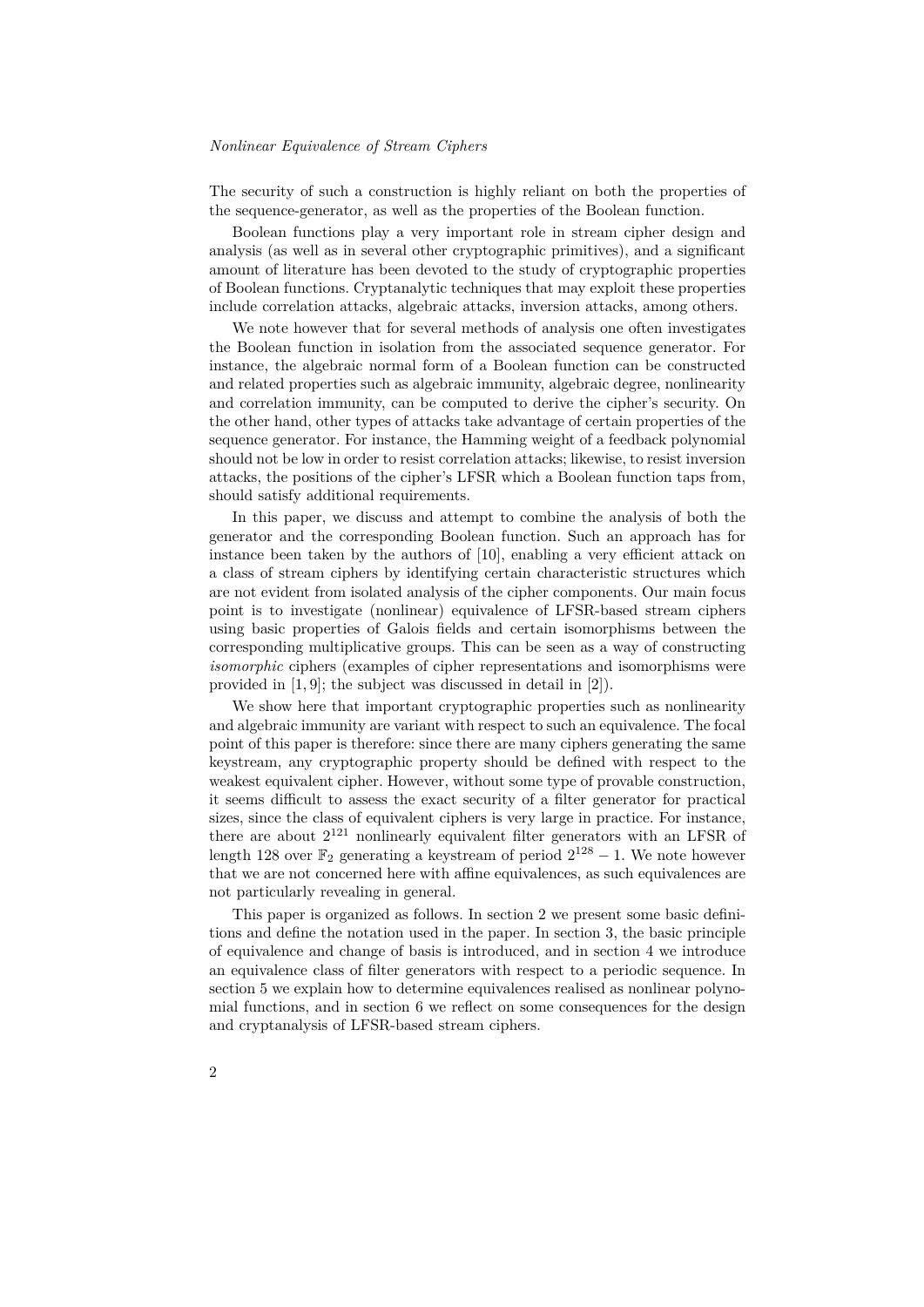# **2 Preliminaries**

In this section we provide some definitions which are essential in our analysis; see [6] and [5] for a more detailed discussion of sequences over finite fields.

Let *p* be a prime,  $q = p^n$ , and let  $\mathbb{F}_q$  denote the finite field with *q* elements. The *order* of an element  $\alpha \in \mathbb{F}_q$  is the smallest positive integer *k* such that  $\alpha^k =$ 1, denoted by ord $(\alpha)$ . An element  $\alpha$  with order  $q-1$  is called a *primitive element* and its minimal polynomial  $g_{\alpha}(x) \in \mathbb{F}_p[x]$  is called a *primitive polynomial*. The primitive elements are exactly the generators of  $\mathbb{F}_q^*$ , the multiplicative group consisting of the non-zero elements of  $\mathbb{F}_q$ .

If  $\alpha$  is a primitive element of  $\mathbb{F}_q$  and  $gcd(k, q-1) = 1$ , then any element *α*<sup>*k*</sup> is also primitive. In particular, the conjugates  $α^{p^i}$  of *α* are all primitive and form the roots of the primitive polynomial  $g_{\alpha}(x) = \sum_{i=0}^{n-1} (x - {\alpha}^{p^i})$  of degree *n* over  $\mathbb{F}_p[x]$ . It follows that there are  $\phi(q-1)$  primitive elements of  $\mathbb{F}_q$ , where  $\phi$ denotes Euler's totient function, and that the number of primitive polynomials over  $\mathbb{F}_p$  of degree *n* is given by  $\phi(q-1)/n$ .

If *k* divides *n*, then  $p^k - 1$  divides  $q - 1 = p^n - 1$ , and it follows that there is an element  $\beta \in \mathbb{F}_q$  with order  $p^k - 1$ . Furthermore,  $\beta$  is a primitive element of  $\mathbb{F}_p(\beta) \simeq \mathbb{F}_{p^k} \subseteq \mathbb{F}_p(\alpha) \simeq \mathbb{F}_q$ .

The *absolute trace* of an element  $\beta \in \mathbb{F}_{p^k} \subseteq \mathbb{F}_q$  is given by

$$
\mathrm{Tr}_1^k(\beta) = \sum_{i=0}^{k-1} \beta^{p^i},
$$

where  $\text{Tr}_1^k(x)$  denotes the trace function from  $\mathbb{F}_{p^k}$  to  $\mathbb{F}_p$ . We write  $\text{Tr}(x) = \text{Tr}_1^n(x)$ when there is no room for confusion. If  $\alpha \in \mathbb{F}_q$  is a primitive element, then  $\{1, \alpha, \ldots, \alpha^{n-1}\}\$ is a basis of  $\mathbb{F}_q$  (when considered as a vector space over  $\mathbb{F}_p$ ).

Let **s** denote a periodic sequence over  $\mathbb{F}_p$  with period *e* dividing  $q-1$ , viewed as a vector of length  $q-1$ , and let  $m(x) = \sum_{i=0}^{k} c_i x^i \in \mathbb{F}_p[x]$  be a monic polynomial of degree *k*. We say that the sequence **s** satisfies the linear recurrence defined by  $m(x)$  if

$$
c_0a_t + c_1a_{t+1} + \ldots + c_{k-1}a_{t+k-1} + a_{t+k} = 0,
$$

for all  $t \geq 0$ . The *minimal polynomial* of **s** is the polynomial of least degree whose linear recurrence is satisfied by **s**.

We say that a sequence **s** is *irreducible* if its minimal polynomial is irreducible over  $\mathbb{F}_p$ . A sequence **s** is *generated* by a polynomial  $g(x) \in \mathbb{F}_p[x]$ , if the minimal polynomial  $m_s(x)$  of **s** divides  $g(x)$ . Denote by  $\Omega(g(x))$  the vector space spanned by the sequences generated by  $g(x)$ . If  $g(x)$  is primitive, then  $\Omega(g)$  contains *q* − 1 cyclically equivalent sequences (in addition to the zero-sequence), and every non-zero sequence in  $\Omega(g)$  has maximal period  $q-1$ . Such sequences are called *maximal sequences* (or *m-sequences*).

Let **s** be an m-sequence over  $\mathbb{F}_p$  with minimal polynomial  $m_s(x)$  of degree *n*, and  $\alpha \in \mathbb{F}_q$  be a root of  $m_s(x)$  (and thus  $m_s(x) = g_\alpha(x)$ ). Then **s** may be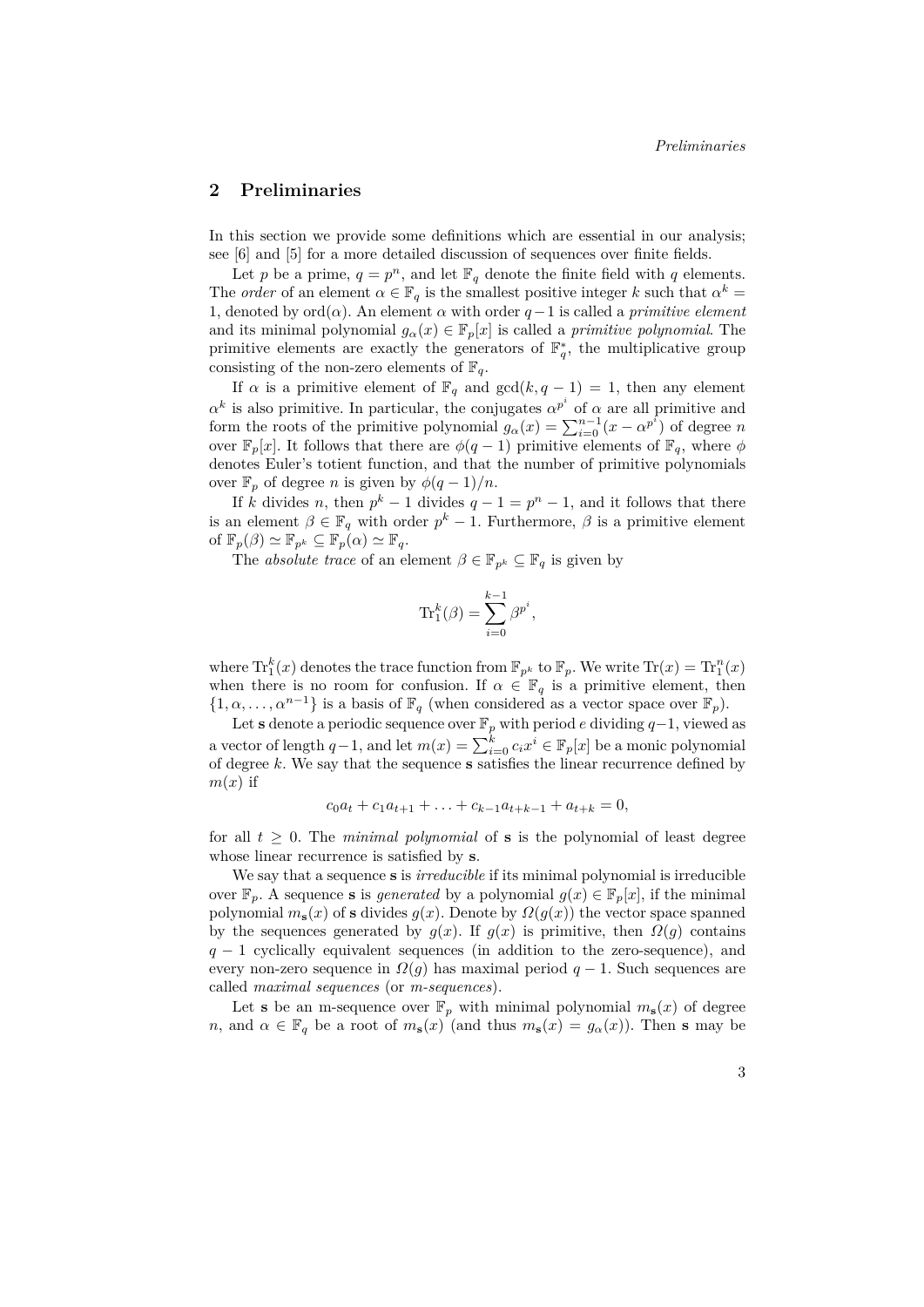written over  $\mathbb{F}_q$  in terms of the roots of  $m_s(x)$  as

$$
s_t = \text{Tr}(X\alpha^t) = \sum_{i=0}^{n-1} (X\alpha^t)^{p^i}, \quad t = 0, 1, 2, \dots,
$$

where  $X \in \mathbb{F}_q^*$ . Furthermore, the  $q-1$  nonzero choices of  $X \in \mathbb{F}_q^*$  result in the  $q - 1$  distinct shifts of the same m-sequence **s**.

In the remaining of this paper, we will consider sequences defined over the field  $\mathbb{F}_2$ , that is,  $p = 2$  and  $q = 2^n$ . It should be noted however that the analysis provided here can be extended trivially to sequences and filter generators over any prime extension  $\mathbb{F}_{p^n}$ .

Let  $R = \mathbb{F}_2[x_0, x_1, \ldots, x_{n-1}]$  and *J* be the ideal of *R* generated by the set  ${x_i^2 + x_i}_{0 \le i \le n}$ . Any Boolean function  $f: \mathbb{F}_2^n \to \mathbb{F}_2$  can be realised as a polynomial function  $f(x_0, ..., x_{n-1}) \in R/J$ . The algebraic degree of the Boolean function *f* is the highest degree of a monomial in *f*.

A pure filter generator over  $\mathbb{F}_2$  consists of a LFSR-based sequence generator and a nonlinear Boolean function. Moreover, if we let **s** denote an m-sequence over  $\mathbb{F}_2$  and  $f \in R/J$  a nonlinear function, then a nonlinearly filtered sequence **a** may be generated by

$$
a_t = f(s_t, s_{t+1}, \dots, s_{t+n-1}), \ t = 0, 1, 2, \dots,
$$

for some initial state  $(s_0, s_1, \ldots, s_{n-1})$  of the LFSR generating **s**. It is well known that a filter generator with an LFSR of period *e*, can generate any sequence of period *l* dividing *e* for appropriate choices of filter function *f*.

### **3 Equivalent Sequence Generators**

Our main motivation results from the following observation: an m-sequence **s** of period  $q - 1 = 2<sup>n</sup> - 1$  may in general be written in terms of the roots of *any* primitive polynomial of degree *n* in  $\mathbb{F}_2[x]$ .

Indeed, let  $\beta = \alpha^k$  be a primitive element of  $\mathbb{F}_2(\alpha) \simeq \mathbb{F}_q$ . Then  $gcd(k, q-1)$ 1, and the *k*-power exponentiation is an automorphism of the multiplicative group  $\mathbb{F}_q^*$ . Furthermore, this automorphism induces the mapping  $x^k : \mathbb{F}_2(\alpha) \to$  $\mathbb{F}_2(\beta)$ , with inverse  $x^r$ , where *r* is the multiplicative inverse of *k* modulo  $q-1$ . Let  $\mathbf{s} \in \Omega(g_{\alpha}(x))$  be an m-sequence generated by

$$
s_t = \text{Tr}(X\alpha^t),\tag{1}
$$

and  $\beta = \alpha^k \in \mathbb{F}_2(\alpha)$ , where  $\text{ord}(\beta) = q - 1$ , and let  $r \cdot k \equiv 1 \pmod{q - 1}$ . Then we may rewrite (1) in terms of the primitive element  $\beta$  as

$$
s_t = \text{Tr}(X\alpha^t) = \text{Tr}((Y\beta^t)^r),\tag{2}
$$

where  $Y \in \mathbb{F}_2(\beta)$  and  $Y^r = X$  is an elementary change of basis. Equation (2) shows how an m-sequence  $\mathbf{s} \in \Omega(g_\alpha)$  may be represented (nonlinearly) in terms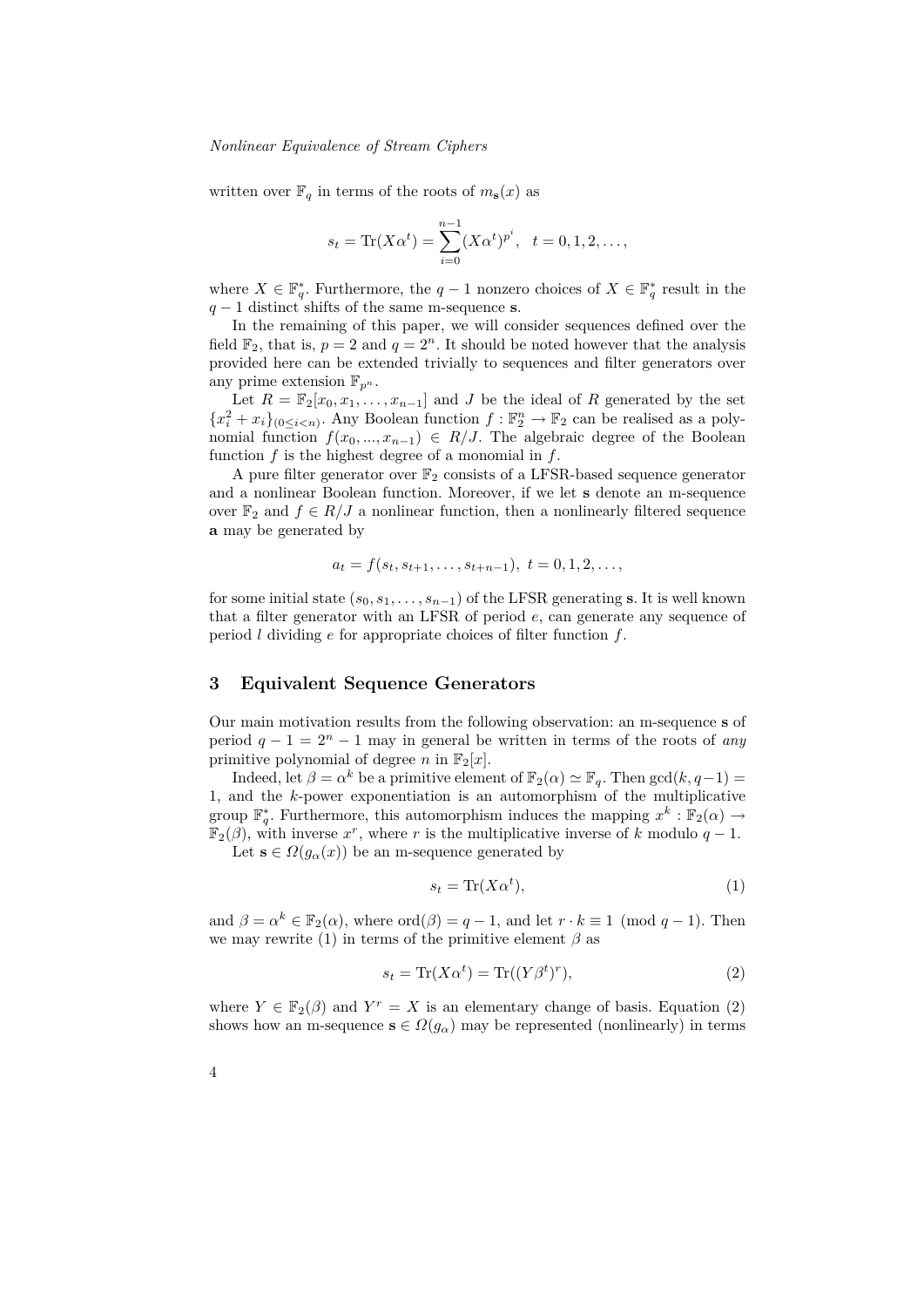of the roots of the minimal polynomial of another m-sequence  $\mathbf{b} \in \Omega(g_{\beta})$ . In particular, the output of the LFSR satisfying the linear recursion defined by  $g_{\alpha}(x)$  may also be generated by a nonlinear filter generator using an LFSR satisfying the linear recursion defined by  $g_{\beta}(x)$ , as illustrated in the following example.

*Example 1.* Let  $n = 5, q = 2^n = 32$  and let  $\mathbb{F}_2(\alpha) \simeq \mathbb{F}_{32}$ , where  $g_\alpha(x) = x^5 +$  $x^4 + x^3 + x^2 + 1 \in \mathbb{F}_2[x]$  is a primitive polynomial. An m-sequence  $\mathbf{s} \in \Omega(g_\alpha(x))$ can be generated by

$$
s_t = \text{Tr}(X\alpha^t), t = 0, 1, 2, \dots,
$$

where  $X \in \mathbb{F}_{32}^*$ . Now let  $\beta = \alpha^{21}$  and  $X^{21} = Y \in \mathbb{F}_2(\beta)$ . It follows that

$$
Tr(X\alpha^{t}) = Tr((Y\beta^{t})^{3}), t = 0, 1, 2, \dots,
$$

since  $3 \cdot 21 \equiv 1 \pmod{31}$ .

The corresponding filter generator over  $\mathbb{F}_2(\beta)$  is given by

$$
s_t = f(b_t, b_{t+1}, \dots, b_{t+4}), t = 0, 1, 2, \dots,
$$

where

$$
(b_t, b_{t+1}, \ldots, b_{t+4}) = (\text{Tr}(Y\beta^t), \text{Tr}(Y\beta^{t+1}), \ldots, \text{Tr}(Y\beta^{t+4})),
$$

and

$$
f(x_0, x_1, x_2, x_3, x_4) = x_0 x_2 + x_2 x_3 + x_1 x_4 + x_2 x_4 + x_1 + x_3.
$$

The two filter generators (one of them is linear) will generate identical sequences for all possible initial states *X* and  $Y = X^{21}$ , and they are thus equivalent sequence generators.

Notice that the function *f* has algebraic immunity 2 and nonlinearity 12, which is maximal for a quadratic Boolean function in 5 variables. Thus, on the basis of certain types of analysis, one of the ciphers appears to be secure while the other is not.

Example 1 illustrates that the Boolean function corresponding to the tracerepresentation over  $\mathbb{F}_2(\beta)$  may possess strong cryptographic properties in general. Thus, if we investigate the security of the whole cipher by analysing the Boolean function of a particular filter generator in isolation, we might perhaps conclude (erroneously) that it is a cryptographically strong cipher.

# **4 Equivalence of Filter Generators**

In order to simplify the presentation, we introduce the following notation.

**Definition 1.** Let  $X, \alpha \in \mathbb{F}_q^*$ . Then define the vector

$$
S(X\alpha^t) = (Tr_1^k(X\alpha^t), Tr_1^k(X\alpha^{t+1}), \dots, Tr_1^k(X\alpha^{t+k-1})) \in \mathbb{F}_2^k,
$$

*where*  $k = \dim(\mathbb{F}_2(\alpha))$  *and*  $k$  *divides*  $n$ *.*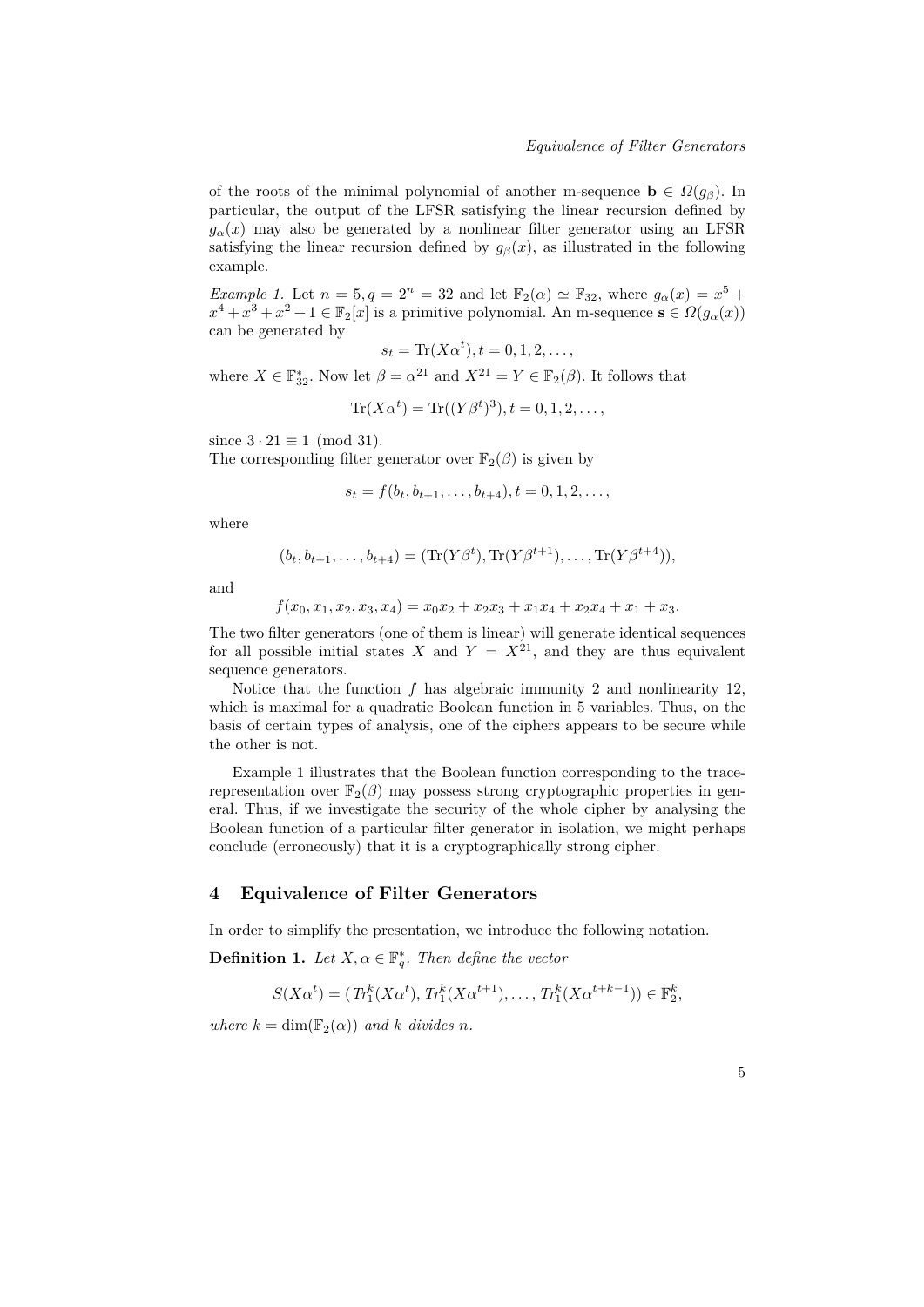The vector  $S(X\alpha^t)$  is equivalent to the state at time *t* of an LFSR with characteristic polynomial  $g_{\alpha}(x)$  of degree *k* and initial state  $S(X) \in \mathbb{F}_2^k$ . In the remaining of this paper, we will only consider the case  $k = n$ . We view any Boolean function in  $r \leq n$  variables as a polynomial in  $\mathbb{B}_n = R/J$ . For convenience in the presentation, we have the following definition.

**Definition 2.** Let  $\beta, X \in \mathbb{F}_q^*$ ,  $b_t = Tr(X\beta^t)$  be a linear recurrence sequence and  $f \in \mathbb{B}_n$  *a Boolean function. Define a sequence* 

$$
\mathcal{L}_{\beta}(f,t,X)=(f(S(X\beta^{t})),f(S(X\beta^{t+1})),\ldots,f(S(X\beta^{t+q-2}))),
$$

*of length q −* 1*, with entries*

$$
f(S(X\beta^{t})) = f(b_{t}, b_{t+1}, \ldots, b_{t+n-1}).
$$

Let  $\mathcal{L}_{\beta}(f)$  *be the set of sequences defined as* 

$$
\mathcal{L}_{\beta}(f) = \{ \mathcal{L}_{\beta}(f, 0, X) \mid X \in \mathbb{F}_q^* \}.
$$

The set  $\mathcal{L}_{\beta}(f)$  can be seen as the set of all possible keystream output sequences (of length *q −* 1) from a filter generator, whose LFSR has feedback polynomial  $g_{\beta}(x)$  and filtering function *f*. The non-zero elements  $X \in \mathbb{F}_q^*$  determine the initial state of the LFSR.

The period of the sequences in  $\mathcal{L}_{\beta}(f)$  depend on the order of  $\beta$  and the function *f*; for instance, it should be clear that the period of any sequence in  $\mathcal{L}_{\beta}(f)$ cannot be greater than  $\text{ord}(\beta)$ , and in fact must divide  $\text{ord}(\beta)$  (in particular, it divides  $q$  − 1). In general, if  $\text{ord}(\beta) = q - 1$ , then for a random function  $f \in \mathbb{B}_n$ , the sequence  $\mathcal{L}_{\beta}(f)$  have almost surely period  $q-1$ .

When considering the set of (polynomial) Boolean functions  $\mathbb{B}_n = R/J$ , we can define a surjective homomorphism  $\varphi$  from  $\mathbb{B}_n$  to the set of sequences over  $\mathbb{F}_2$  of length *q* − 1 =  $2^n$  − 1 as

$$
\varphi: \mathbb{B}_n \to \mathbb{F}_2^{q-1}
$$

$$
f \mapsto \mathbf{s}_f,
$$

where  $\mathbf{s}_f$  corresponds to the truth-table of  $f$  in all points of  $\mathbb{F}_2^n$  except  $(0, \ldots, 0)$ .

It can be shown that  $ker(\varphi) = \langle h \rangle$ , where  $h(x_0, \ldots, x_{n-1}) = \prod_{i=0}^{n-1} (x_i + 1)$ , and as a result  $\varphi(f_1) = \varphi(f_2)$  if, and only if,  $f_1 \equiv f_2 \mod \langle h \rangle$ . Moreover, since  $\langle h \rangle = \{0, h\}$ , we have the counter-image of any sequence **s**  $\in \mathbb{F}_2^{q-1}$  given by

$$
\varphi^{-1}(\mathbf{s}) = \{f_{\mathbf{s}}, f_{\mathbf{s}}^*\} \subset \mathbb{B}_n,\tag{3}
$$

where  $f_s^* = f_s + h$ . Note that  $f_s, f_s^*$  are the functions that coincide in the set  $\mathbb{F}_2^n \setminus \{ (0, \ldots, 0) \}$  (with image in this set given by the sequence **s**), but with  $f_{\mathbf{s}}(0,\ldots,0) \neq f_{\mathbf{s}}^{*}(0,\ldots,0).$ 

**Definition 3.** For a sequence  $\mathbf{s} \in \mathbb{F}_2^{q-1}$  and  $\beta \in \mathbb{F}_q^*$ , let

$$
V_{\beta}(\mathbf{s}) = \{ f \in \mathbb{B}_n \mid \mathbf{s} \in \mathcal{L}_{\beta}(f) \}.
$$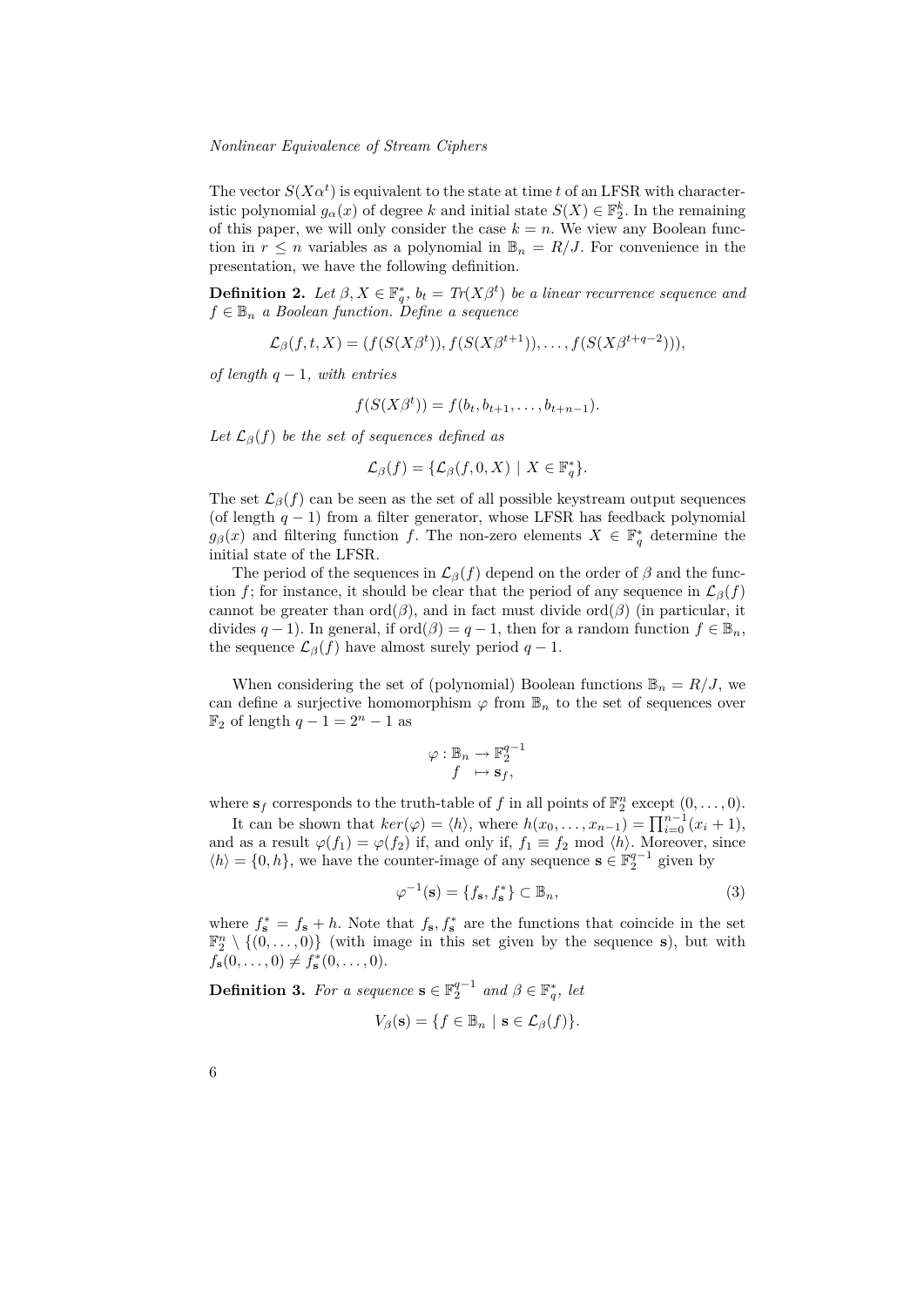In other words, we can consider  $V_\beta(s)$  as the set of all filter generators with feedback polynomial  $g_\beta(x)$  that generate **s** as its first  $q-1$  terms. The following lemma summarises the conjugation property of such sets.

Lemma 1. *For any*  $\mathbf{s} \in \mathbb{F}_2^{q-1}$  and  $\beta \in \mathbb{F}_q^*$ , we have

 $V_{\beta 2^i}(\mathbf{s}) = V_{\beta 2^j}(\mathbf{s}), 0 \leq i, j \leq n-1.$ 

The above lemma follows directly from the fact that  $g_{\beta 2^i}(x) = g_{\beta 2^j}(x)$ . We then have the following lemma.

**Lemma 2.** *Let*  $s \in \mathbb{F}_2^{q-1}$  *denote a periodic sequence with*  $e = per(s)$  *and*  $\beta \in \mathbb{F}_q^*$ *, where*  $per(s)$  |  $ord(\beta)$ *. Then* 

$$
|V_{\beta}(\mathbf{s})| \le \frac{e(q-1)}{ord(\beta)} \cdot 2^{q-ord(\beta)}.
$$

*Proof.* Let  $w = \text{ord}(\beta)$  and  $\mathcal X$  be the subgroup of  $\mathbb{F}_q^*$  generated by  $\beta$ . The subgroup *X* has index  $k = (q-1)/w$  in  $\mathbb{F}_q^*$ , and thus there are *k* elements  $1 = X_0, X_1, X_2, \ldots, X_{k-1} \in \mathbb{F}_q^*$  such that the sets  $\mathcal{X}_i = X_i \mathcal{X}$  form a partition of  $\mathbb{F}_q^*$  (these are the cosets of  $\mathcal{X}^{\dagger}$ in  $\mathbb{F}_q^*$ ).

We can thus associate the sets  $\mathcal{X}_i \subseteq \mathbb{F}_q^*$  with the distinct and non-intersecting *ordered* sets

$$
V_i = \{ S(X_i \beta^t) = v_i^t \mid t = 0, 1, \dots, w - 1 \} \subseteq \mathbb{F}_2^n.
$$

It is clear that the elements  $X_0, X_1, \ldots, X_{k-1} \in \mathbb{F}_q^*$  result in the *k* distinct and shift-nonequivalent state-cycles of the corresponding LFSR with period *w*.

Let  $H = \{h_0, h_1, \ldots, h_{k-1}\}\subseteq \mathbb{B}_n$  be the set of Boolean polynomials such that  $h_i(x) = 0$  if  $x \in V_i$  and  $h_i(x) = 1$  if  $x \in \mathbb{F}_2^n \setminus V_i$ . The ideal  $\langle h_i \rangle$  consists of the set of all functions in  $\mathbb{B}_n$  that are zero when restricted to  $V_i$ . Since  $V_i$  has cardinality *w*, then  $|\langle h_i \rangle| = 2^{q-w}$  for every *i*.

Given  $\mathbf{s} \in \mathbb{F}_2^{q-1}$  with period *e*, for every  $V_i$  we can define the function  $f_i \in \mathbb{B}_n$ as  $f_i(v_i^t) = s_t$  for  $0 \le t \le w - 1$ , and  $f_i(x) = 0$  if  $x \in \mathbb{F}_2^n \setminus V_i$ . Thus  $f_i \in V_\beta(\mathbf{s})$ . Furthermore, it is clear that if  $g_i \equiv f_i \mod \langle h_i \rangle$ , then  $g_i(v_i^t) = s_t$  for  $0 \le t \le$  $w-1$ , and  $g_i \in V_\beta(\mathbf{s})$ .

Now, by considering the  $w$  shift-equivalent sets  $V_i'$  of the ordered set  $V_i$ , we obtain shift-equivalent functions to the elements of the set  $F_i = \{f_i + g_i \mid g_i \in$  $\langle h_i \rangle$  ⊂ B<sub>n</sub>. In fact we get *e* = *per*(**s**) such functions for each element in *F<sub>i</sub>*. Thus, for every  $V_i$ , we have  $e \cdot 2^{q-w}$  functions in  $V_\beta(\mathbf{s})$ . We can repeat the above with all  $k$  sets  $V_i$  to obtain

$$
k \cdot e \cdot 2^{q-w} = \frac{e(q-1)}{w} \cdot 2^{q-w}
$$

elements in  $V_\beta(\mathbf{s})$ .

The inequality in lemma 2 is necessary in case  $per(\mathbf{s}) < 2^n - 1$ , since it may then be the case that some of the functions are counted several times. However,

7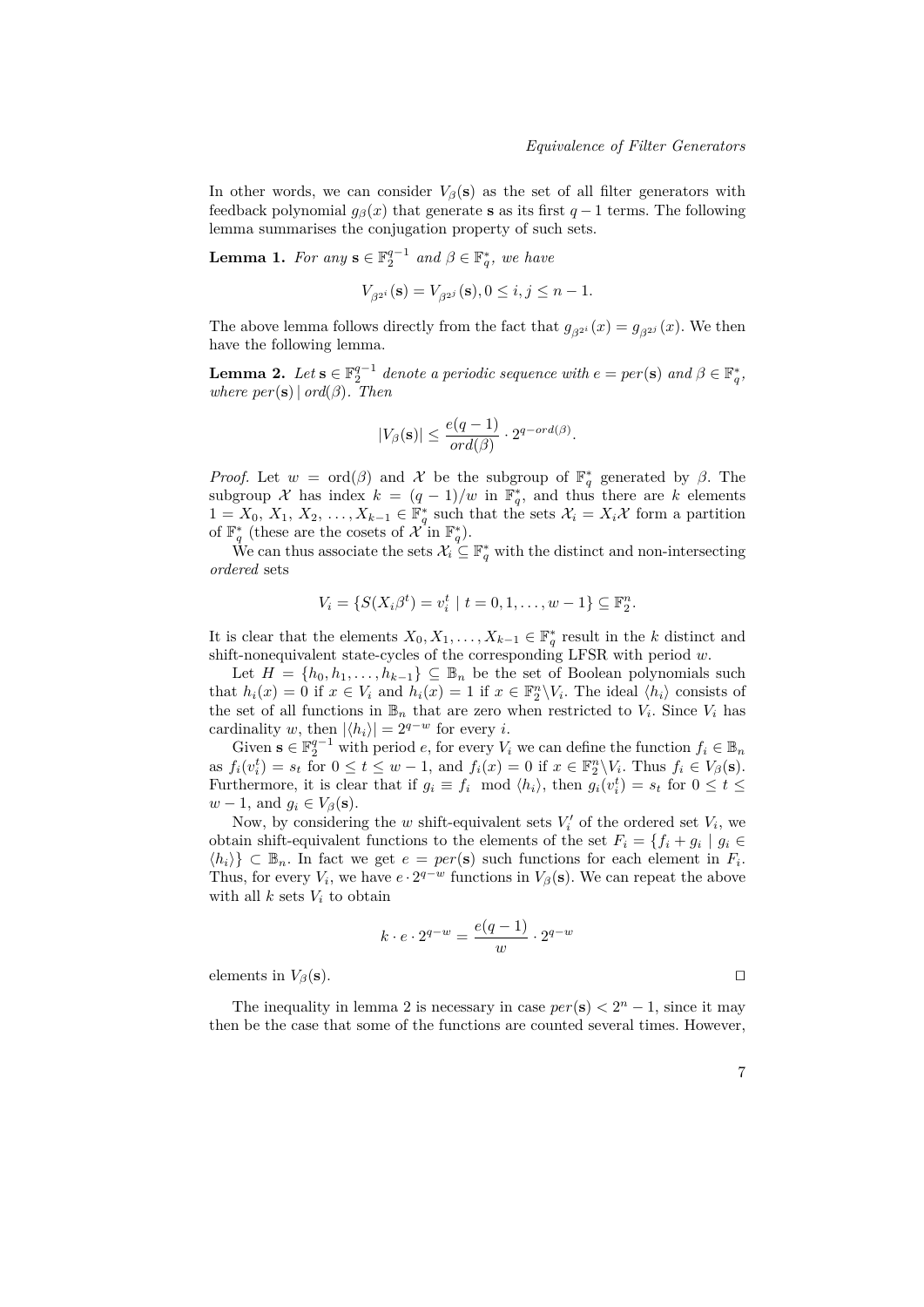the main motivation of this paper is sequences of maximal period and one should note that when  $per(\mathbf{s}) = ord(\beta) = 2^n - 1$ , then  $|V_\beta(\mathbf{s})| = 2(q-1)$ ; in fact, we have that  $\varphi^{-1}(\mathbf{s})$  contains the two representatives of the shift equivalence classes in  $V_\beta(\mathbf{s})$  (assuming the natural ordering on the elements of  $\mathbb{F}_2^n$  induced by the cyclic group generated by  $\beta$ ). This fact also implies the following lemma.

**Lemma 3.** Let  $\beta$  be a primitive element of  $\mathbb{F}_q$ , and  $f \in \mathbb{B}_n$ . If  $s_1$  and  $s_2$  are *sequences in the set*  $\mathcal{L}_{\beta}(f)$ *, then*  $V_{\beta}(\mathbf{s}_1) = V_{\beta}(\mathbf{s}_2)$ *.* 

We note that when  $\beta$  is not primitive, then lemma 3 is not necessarily true.

In the following definition, we assume sequences with period  $e|(q-1)$ , where *e* is not a divisor of  $2^k - 1$ ,  $0 < k < n$ . That is, we assume that the sequences are generated by filter generators consisting of irreducible LFSRs of length *n*.

**Definition 4.** Let  $\mathbf{s} \in \mathbb{F}_2^{q-1}$  be a sequence with period *e* dividing  $q-1$ , where  $e$ *is not a divisor of*  $2^k - 1$ *, with*  $0 < k < n$ *. Then let* 

$$
\mathbb{G}_n(\mathbf{s}) = \{ V_\beta(\mathbf{s}) \, | \, \beta \in \mathbb{F}_q, \ e \, | \, \text{ord}(\beta) \}.
$$

In other words, the set  $\mathbb{G}_n(s)$  may be viewed as a class of filter generators of length *n* that generate **s** as a keystream. For sequences with period *e* dividing  $q-1$ , the size of  $\mathbb{G}_n$  is given by the following proposition.

**Proposition 1.** *If*  $\mathbf{s} \in \mathbb{F}_2^{q-1}$  *has period e dividing*  $q-1$ *, where e is not a divisor of*  $2^k − 1$ *, with*  $0 < k < n$ *, then* 

$$
|\mathbb{G}_n(\mathbf{s})| = \sum_{e|w} \phi(w)/n,
$$

*where the sum is extended over all positive divisors*  $w$  *of*  $q - 1$ *.* 

*Proof.* By restricting the class  $\mathbb{G}_n(s)$  to sequences with period *e*, where *e* is not a divisor of  $2^k - 1$ , with  $0 < k < n$ , we are restricting the sets  $V_\beta$  to elements  $β$  with minimal polynomial of degree *n* over  $\mathbb{F}_2$ . Thus, we need only count the distinct irreducible polynomials in  $\mathbb{F}_2[x]$  of degree *n* with periods of which *e* is a divisor.  $\Box$ 

The following corollary then follows immediately, which is of most interest for this paper.

**Corollary 1.** *If*  $\mathbf{s} \in \mathbb{F}_2^{q-1}$  *has period*  $q-1$ *, then* 

$$
|\mathbb{G}_n(\mathbf{s})| = \phi(q-1)/n,
$$

*where*  $\phi(q-1)$  *is the number of generators of the multiplicative group of*  $\mathbb{F}_q$ *.* 

Thus when  $per(\mathbf{s}) = q - 1$ , the set  $\mathbb{G}_n(\mathbf{s})$  contains  $\phi(q-1)/n$  elements, where each element  $V_\beta(\mathbf{s})$  contains two equivalent functions with respect to  $\mathbb{F}_2^n \setminus \{0\}$ (without counting affine equivalences). There are thus in total

$$
2 \cdot \phi(q-1)/n \tag{4}
$$

distinct filter generators with feedback-polynomial of degree *n* that generate **s** (again, without counting affine equivalences).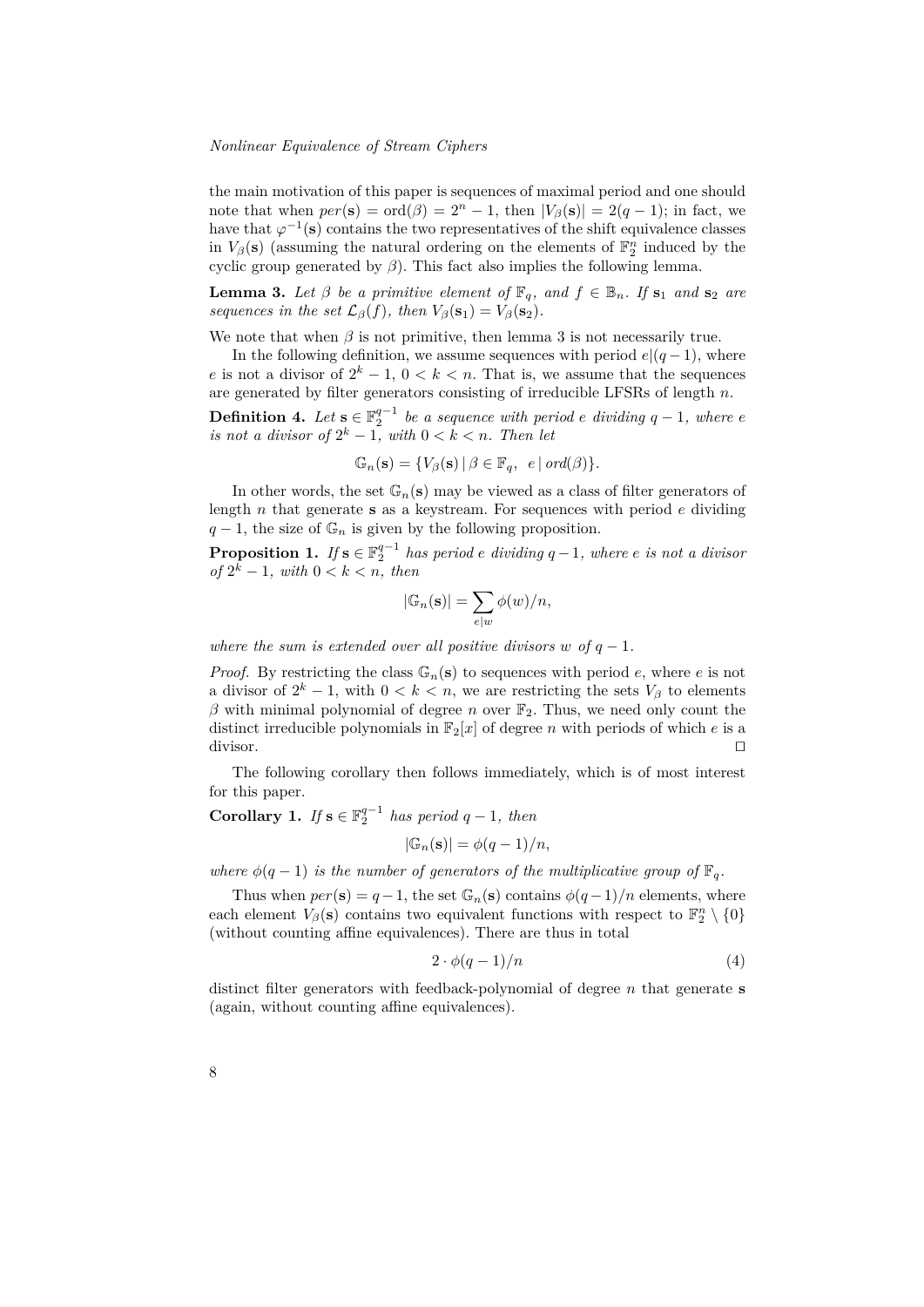*Remark 1.* Assume that we determine  $\mathbb{G}_n$  for a sequence **s** of period  $e < q - 1$ and assume that the sequence stems from a filter generator with irreducible (but not primitive) feedback polynomial of degree *n*. Such filter generators (most often) produce  $r = (q - 1)/e$  *shift-nonequivalent* sequences of period *e*. Thus, the equivalence only encapsulates one out of  $r = (q-1)/e$  sequences generated by that generator, and we are only guaranteed that the two generators are equivalent for a subset of initial states. Thus, G*<sup>n</sup>* induce a *strong equivalence* for sequences with periods  $2<sup>k</sup>$ −1 (see Proposition 2), and a weak form of equivalence otherwise. This will be studied in closer detail in a follow-up paper.

We have restricted  $\mathbb{G}_n(\mathbf{s})$  to the set of filter generators with feedback polynomial of degree *n* for the purpose of simplicity and clarity of the presentation. Our main focus are sequences with period  $q-1$ , the case of filter generators with a primitive feedback polynomial, in which the equivalence class  $\mathbb{G}_n$  becomes especially simple and clear. While it is possible to generalise  $\mathbb{G}_n$  into more complex equivalence classes offering more insight in cryptanalysis, it is out of the scope of this paper. In particular, one may generalise  $\mathbb{G}_n$  by incorporating combiner generators that generate the same sequences or for instance filter generators based on NLFSRs. For instance, it should be clear that a sequence generated by a combiner generator, can also be generated by a filter generator, and vice-versa.

It is especially simple to deduce equivalent ciphers generating a sequence of period *q −* 1 in terms of nonlinear equivalences of Boolean functions. In the following section, we describe how to deduce isomorphic filter generators in the case of sequences of period *q −* 1.

### **5 Structure of Equivalent Functions**

With access to a filter generator that generates a sequence **a**, we may in fact generate all other equivalent filter generators.

Let  $\mathbb{F}_2(\alpha) \simeq \mathbb{F}_q$  and let  $\beta = \alpha^k$  be a primitive element of  $\mathbb{F}_2(\alpha)$ . Then for any elements  $X \in \mathbb{F}_2(\alpha)$  and  $Y \in \mathbb{F}_2(\beta)$ , let  $\phi_\beta(x_0, x_1, \ldots, x_{n-1})$  be the vectorial Boolean function which maps states  $S(X\alpha^t) \in \mathbb{F}_2^n$  to states  $S(Y\beta^t) \in$  $\mathbb{F}_2^n$ . Moreover, we have that

$$
\phi_{\beta}(x_0, x_1, \ldots, x_{n-1}) = (y_0, y_1, \ldots, y_{n-1}),
$$

and thus  $\phi_{\beta}(S(X\alpha^t)) = S(Y\beta^t)$ .

Now if we select a function  $f_\alpha(x_0, x_1, \ldots, x_{n-1}) \in \mathbb{B}_n$ , then we may compute another function by

$$
f_{\alpha}(x_0, x_1, \dots, x_{n-1}) = f_{\alpha}(x_0, x_1, \dots, x_{n-1}) \circ \phi_{\beta}^{-1}(y_0, y_1, \dots, y_{n-1})
$$
  
=  $f_{\alpha}(\phi_{\beta,0}^{-1}(y_0, \dots, y_{n-1}), \dots, \phi_{\beta,n-1}^{-1}(y_0, \dots, y_{n-1}))$   
=  $f_{\beta}(y_0, y_1, \dots, y_{n-1}),$ 

where  $\phi_{\beta}^{-1}(y_0, y_1, \ldots, y_{n-1})$  is the inverse of  $\phi_{\beta}(x_0, x_1, \ldots, x_{n-1})$ . And since  $Y =$  $X^k$ , it follows that

$$
a_t = f_{\beta}(S(Y\beta^t)) = f_{\alpha}(S(X\alpha^t)), t = 0, 1, 2, \dots,
$$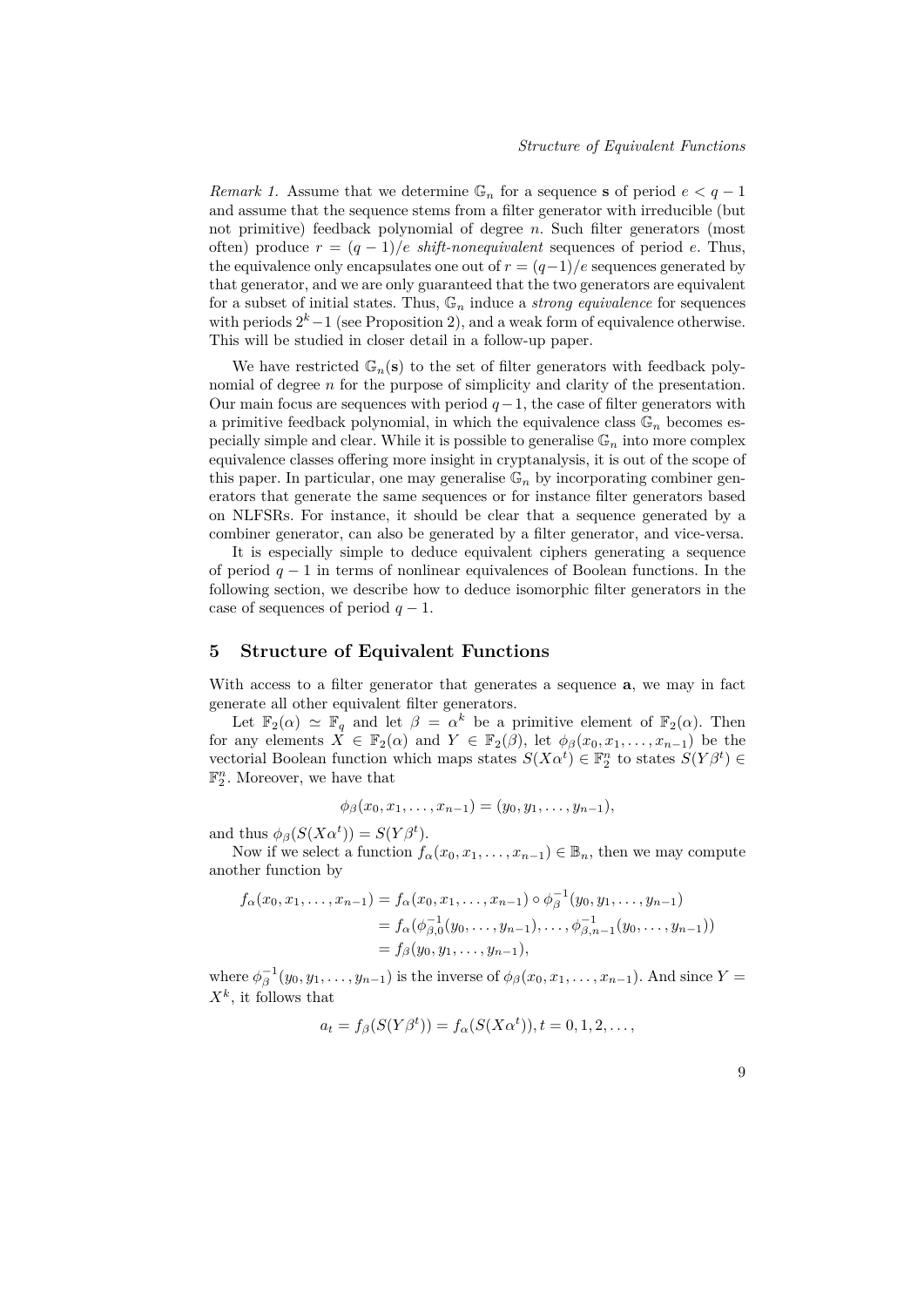which corresponds to two filter generators with distinct LFSRs and filter functions, but which generate the same sequence **a**.

In the case of sequences of period  $q - 1$ , we need only determine one element  $f_\alpha \in V_\alpha(\mathbf{a}) \in \mathbb{G}_n(\mathbf{a})$ , and then determine the other elements of  $\mathbb{G}_n(\mathbf{a})$  by composing  $f_{\alpha}$  with nonlinear maps  $\phi_{\gamma}^{-1}$  for each primitive element  $\gamma \in \mathbb{F}_q^*$ .

*Remark 2.* From the trace-representation of one filter generator (using a univariate polynomial  $P(x) \in \mathbb{F}_q[x]/(x^q - x)$ , it is much simpler to derive the trace-representation of the equivalent filter generators and then transform back to the ANF form. The univariate representation of the equivalent sequence generators are of the form  $P(x^k)$ , where all such polynomials have exactly the same weight and the equivalent functions are no more complicated in this sense.

The following proposition follows from lemma 3 and the discussion in this section.

**Proposition 2.** Let  $s_1, s_2 \in \mathbb{F}_2^{q-1}$  be sequences of period  $q-1$ , and assume *there is*  $\beta \in \mathbb{F}_q$  *a primitive element, such that*  $V_\beta(\mathbf{s}_1) = V_\beta(\mathbf{s}_2)$ *. Then*  $\mathbb{G}_n(\mathbf{s}_1) =$  $\mathbb{G}_n(\mathbf{s}_2)$ .

### **6 Cryptanalytic Implications**

If we restrict ourselves to keystream-sequences of period  $q - 1$ , which is the common case for sequences generated by filter generators, then it follows from (4) that there are  $2 \cdot |\mathbb{G}_n(\mathbf{s})|$  isomorphic filter generators generating the same keystream sequence, excluding affine equivalence. Thus, in order to assess the cryptographic properties of a filter generator, one should in theory check whether there exist in this class weak isomorphic ciphers with respect to some cryptographic property. In particular, it should be clear that any cryptographic property must be defined with respect to the weakest isomorphic cipher. This motivates a definition of the following type.

**Definition 5.** Let  $P$  be a cryptographic measurement of a filter generator  $S$ , *which generates a sequence* **s***. Then the filter generator S is said to be P-resistant only if there is no isomorphic filter generator*  $S'$  *with measurement*  $P' < P$ *.* 

For example, consider a stream cipher  $S$  with a filter generator structure, which may employ a weak filter function that enables a successful algebraic attack. The results of the previous section imply that it is likely that there exists a cipher  $S'$ isomorphic to  $S$ , that has a cryptographically much stronger Boolean function, and in turn may have been considered secure in that sense. An argument that supports this, while certainly not a proof, is given in Example 1 and in the next two subsections.

One can do the same type of argument with respect to any other filter generator, in that a randomly chosen isomorphic cipher may look more secure than a specifically designed instance, in the classical view of cryptanalysis. In cryptanalysis, it is clear that one would go for the weakest isomorphic cipher. It would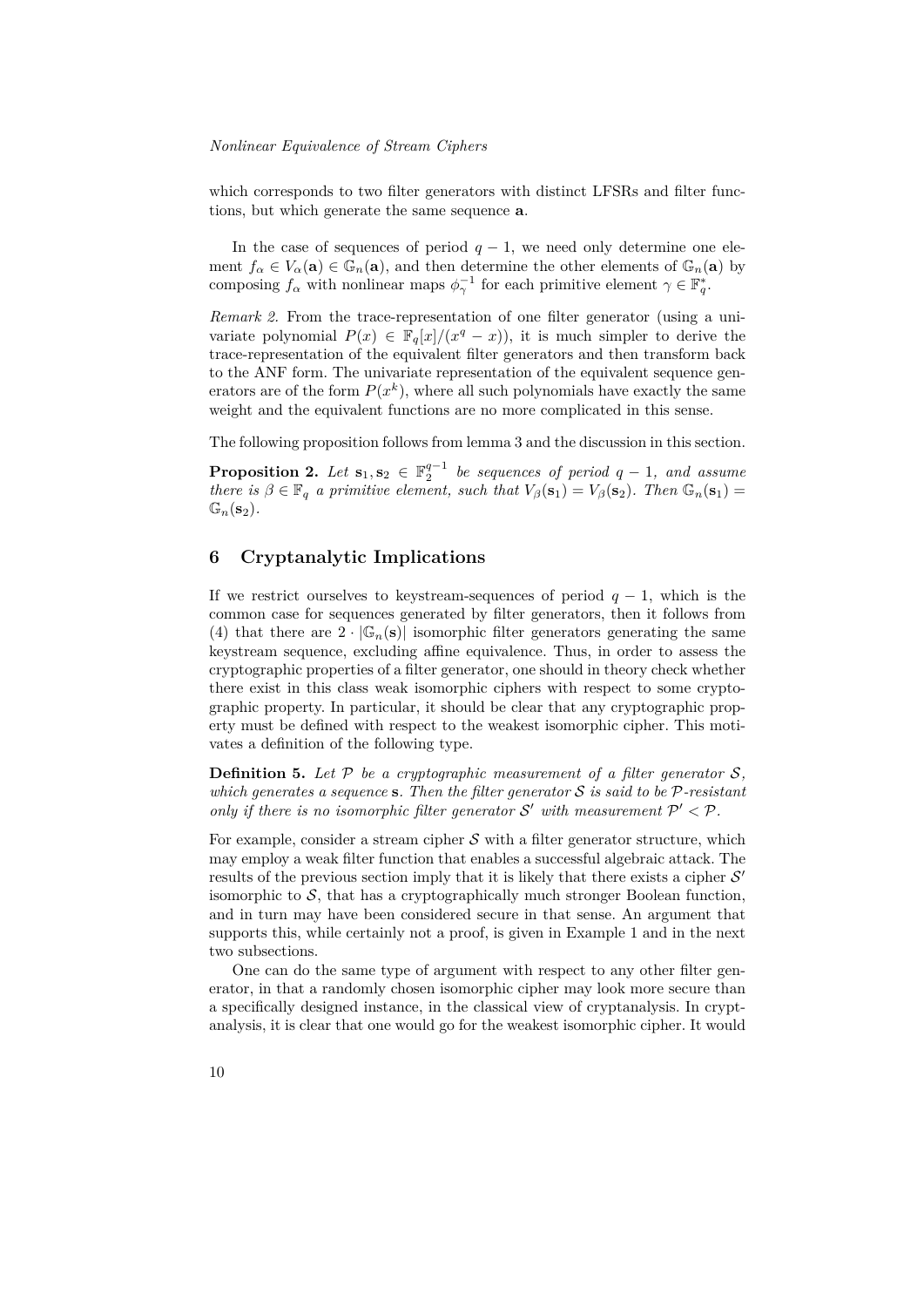in principle be possible to construct a trap-door function this way. However, such a direction would require further analysis, as such applications seem apparently inefficient in general.

*Remark 3.* Although out of the scope of this paper, as a general result, it would be interesting to divide  $\mathbb{B}_n$  into classes of Boolean functions which are equivalent with respect to both nonlinear and linear equivalence. The main goal would be to measure the amount of cryptographically strong Boolean functions. This could be achieved by dividing  $\mathbb{B}_n$  into classes consisting of nonlinearly equivalent functions, together with the affine equivalences of those, and pick one representative from each such class. Such a class would be invariant regardless of the generator of  $\mathbb{F}_q^*$ . It should be noted that such a class would be much larger and general than the usual affine equivalences studied in literature, and would restrict the set of representatives of Boolean functions much further.

In the following section we discuss two properties of filter generators of cryptographic relevance, and how the results of this paper may be applied in the analysis of stream ciphers.

#### **6.1 Algebraic Attacks**

Algebraic attacks against stream ciphers were originally proposed by Courtois and Meier in [3]. The attack is a powerful technique against filter generators, and works by constructing systems of equations derived from the cipher operations, which can be solved using a choice of methods. Protection against algebraic attacks may for instance be reached by using filtering functions *f* of high degree, which neither  $f$  nor its complement  $f + 1$  have low degree multiples. Algebraic degree and algebraic immunity are two properties of Boolean functions which are affine invariant. However, we have the following lemma when considering the equivalence G*n*.

**Lemma 4.** *The algebraic degree and algebraic immunity of a Boolean function f* are not invariant with respect to  $\mathbb{G}_n(\mathbf{s})$ .

This is clearly seen in Examples 1 and 2 (in the Appendix).

It is then for instance useful to have the following definition of algebraic immunity with respect to the equivalence  $\mathbb{G}_n$ 

**Definition 6.** Let  $f \in \mathbb{B}_n$  be a filter function used in a filter generator gener*ating a sequence*  $\mathbf{s} \in \mathcal{L}_{\alpha}(f)$  *of period*  $q - 1$ *, where we let*  $\mathbb{F}_2(\alpha) \simeq \mathbb{F}_q$ *. A more general algebraic immunity of a Boolean function f can be defined as*

$$
\mathcal{GAT}(f) = min(\mathcal{AI}(f_{\beta}) | f_{\beta} \in V_{\beta}(\mathbf{s}), \text{ for all } V_{\beta}(\mathbf{s}) \in \mathbb{G}_n(\mathbf{s})).
$$

However, it is not apparent whether the algebraic immunity of *f<sup>β</sup>* is less than *f* or not in general. One could argue that if *f* contains less than *n* variables, then the equivalent functions will probably have higher algebraic immunity (since they probably involve all *n* variables). We consider this as a general open problem arising from our work.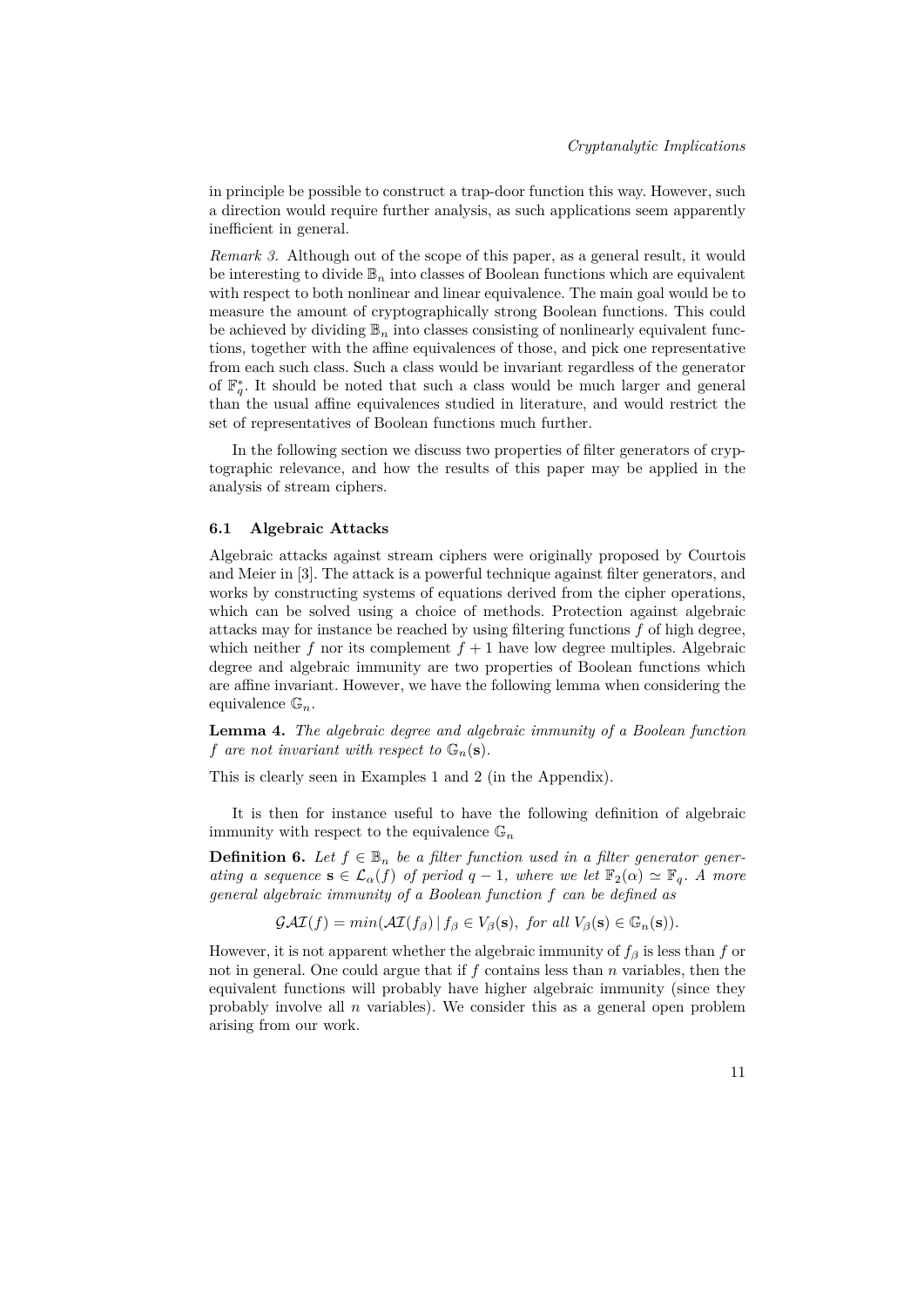#### **6.2 Correlation Attacks**

Correlation attack (see [11] and [7]) is another type of attack which has shown to be particularly successful against stream ciphers. A full treatment of the potential impact of our analysis on correlation attacks will be discussed on an forthcoming paper. Nevertheless, the purpose of this section is to show that:

**1)** *current analysis of distance from a nonlinear function to the space of affine (linear) functions is incomplete with respect to LFSR-based stream ciphers*; **2)** *the notion of so-called weak feedback polynomials needs refinement.*

In order to address 1), we only need to point out the fact that there is not only one linear basis, but several. Assume that  $\mathbb{F}_2(\alpha) \simeq \mathbb{F}_q$ . If we let  $g_{\alpha^k}(x) =$  $\sum_{i=0}^{n_k} (x + \alpha^{k \cdot 2^i})$ , where  $n_k = \dim(\mathbb{F}_2(\alpha^k))$ , it follows that

$$
x^{q-1} - 1 = \prod_{k \in C(n)} g_{\alpha^k}(x),
$$

where  $C(n) \subset \{0, 1, 2, 3, \ldots, q-2\}$  denotes the coset-leaders modulo  $q-1$ . In the following, for a polynomial  $p(x) \in \mathbb{F}_2[x]$  dividing  $x^q - x$ , denote by

$$
d_H(\Omega(p), \mathbf{a}) = (\min(d_H(\mathbf{s}, \mathbf{a})) \, | \, \mathbf{s} \in \Omega(p)),
$$

the minimal distance between the vector space  $\Omega(p)$  of sequences spanned by  $p(x)$ and a sequence  $\mathbf{a} \in \mathbb{F}_2^{q-1}$ . Then we have the following definition of generalised correlations and distance to linear functions (linear subspaces).

**Definition 7.** Let  $\mathbf{a} \in \mathbb{F}_2^{q-1}$ . Then define the minimal distance between  $\mathbf{a}$  and *a linear subspace by*

$$
\mathcal{N}_1(\mathbf{a}) = \min(d_H(\Omega(g_{\alpha^k}), \mathbf{a})) | 0 \le k \le q - 2),
$$

Assume that **a** is in  $L_{\alpha}(f)$ . Then, if for  $l_2 \in \mathbb{B}_n$  we have that  $d_H(\mathbf{a}, L_{\alpha}(l_1)) >$  $d_H(\mathbf{a}, L_\beta(l_2))$  for all linear functions  $l_1 \in \mathbb{B}_n$ , it follows that a correlation attack is more successful on the equivalent function  $f_\beta$ .

Some correlation attacks (see for instance [4]) involve analysing LFSRs with low-weight feedback polynomials (or certain other nice properties). Such correlation analysis assume that the Boolean function models a *binary symmetric channel* (BSC) with certain correlation probability. Thus, it is sometimes possible to construct parity-check equations that relate the keystream to the underlying sequence-generator and allowing for instance one to mount a distinguishing attack. However, due to the fact that one may choose an equivalent filter generator with any desirable primitive polynomial (for instance a trinomial), it is clear that such analysis is not complete without taking into account the exact channel modelled by the Boolean function. If not, then this would mean that there always exists a cipher among the equivalent ciphers that is susceptible to correlation analysis, which is probably not true.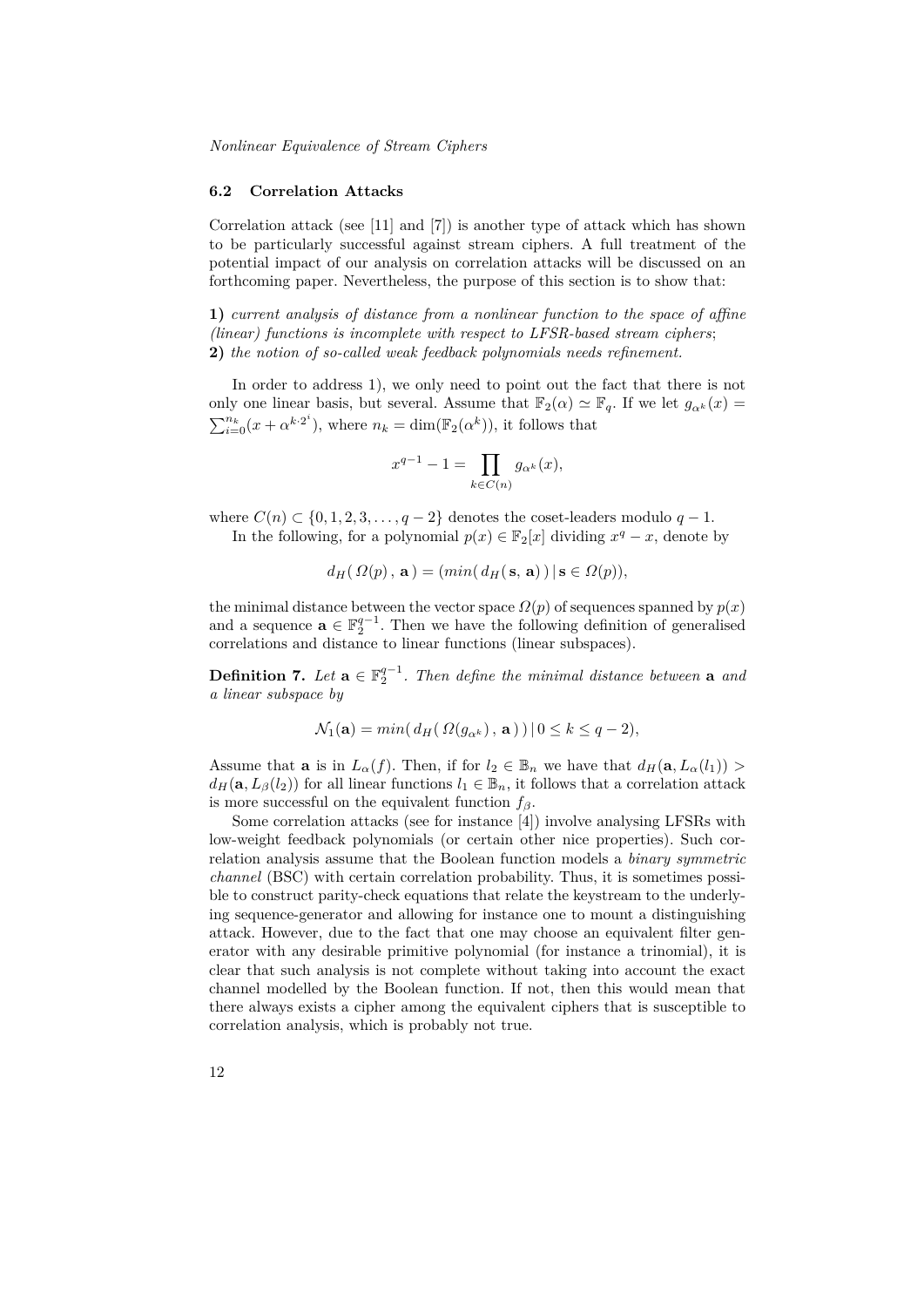### **7 Conclusions and Future Research**

Given a LFSR-based stream cipher *S* generating a sequence **s**, we showed how to define an equivalence class  $\mathbb{G}_n(s)$ , consisting of all filter generators of length *n* that produce **s** as output (and in most cases of interest, of all filter generators equivalent to  $S$ ). In general, several properties of cryptographic relevance are not invariant among the elements of  $\mathbb{G}_n(s)$ , and as a result it does not appear to make sense to conclude the security properties of a filter generator by, for instance, analysing the algebraic degree or algebraic immunity of the corresponding Boolean function, the properties such as the weight of the polynomial defining the LFSR, or the position of the registers that are tapped as input to the Boolean function. In particular, our analysis makes it clear that one cannot generally analyse the components of a stream cipher separately, as it is usual in practice. The natural object of analysis is the equivalence class  $\mathbb{G}_n(s)$ , and thus we believe that no analysis is complete without considering all of its elements.

Furthermore, we note that the idea presented here can be generalised into more complete equivalence classes. For example, instead of restricting oneself to the set of filter generators generating a particular sequence, one may instead define an equivalence with respect to the set of all possible combiner-generators generating a periodic sequence, in which cryptanalysis becomes much more finegrained. We plan to explore this subject in more detail in a follow-up paper.

### **Acknowledgements**

The work described in this paper was carried out while the first author was visiting Royal Holloway, University of London, supported by the Norwegian Research Council. The work has also been supported in part by the European Commission through the IST Programme under contract ICT-2007-216646 ECRYPT II.

### **References**

- 1. E. Barkan and E. Biham. In How Many Ways Can You Write Rijndael? In Y. Zheng, editor, *Advances in Cryptology – ASIACRYPT 2002*, volume 2501 of *LNCS*, pages 160–175. Springer–Verlag, 2002.
- 2. C. Cid, S. Murphy, and M.J.B. Robshaw. An Algebraic Framework for Cipher Embeddings. In N.P. Smart, editor, *10th IMA International Conference on Coding and Cryptography*, volume 3796 of *LNCS*, pages 278–289. Springer–Verlag, 2005.
- 3. N. Courtois and W. Meier. Algebraic Attacks on Stream Ciphers with Linear Feedback. In E. Biham, editor, *Advances in Cryptology – EUROCRYPT 2003*, volume 2656 of *LNCS*, pages 345–359. Springer–Verlag, 2003.
- 4. Håkan Englund, Martin Hell, and Thomas Johansson. Correlation attacks using a new class of weak feedback polynomials. In *FSE*, volume 3017 of *Lecture Notes in Computer Science*, pages 127–142. Springer, 2004.
- 5. Solomon W. Golomb and Guang Gong. *Signal Design for Good Correlation: For Wireless Communication, Cryptography, and Radar*. Cambridge University Press, New York, NY, USA, 2004.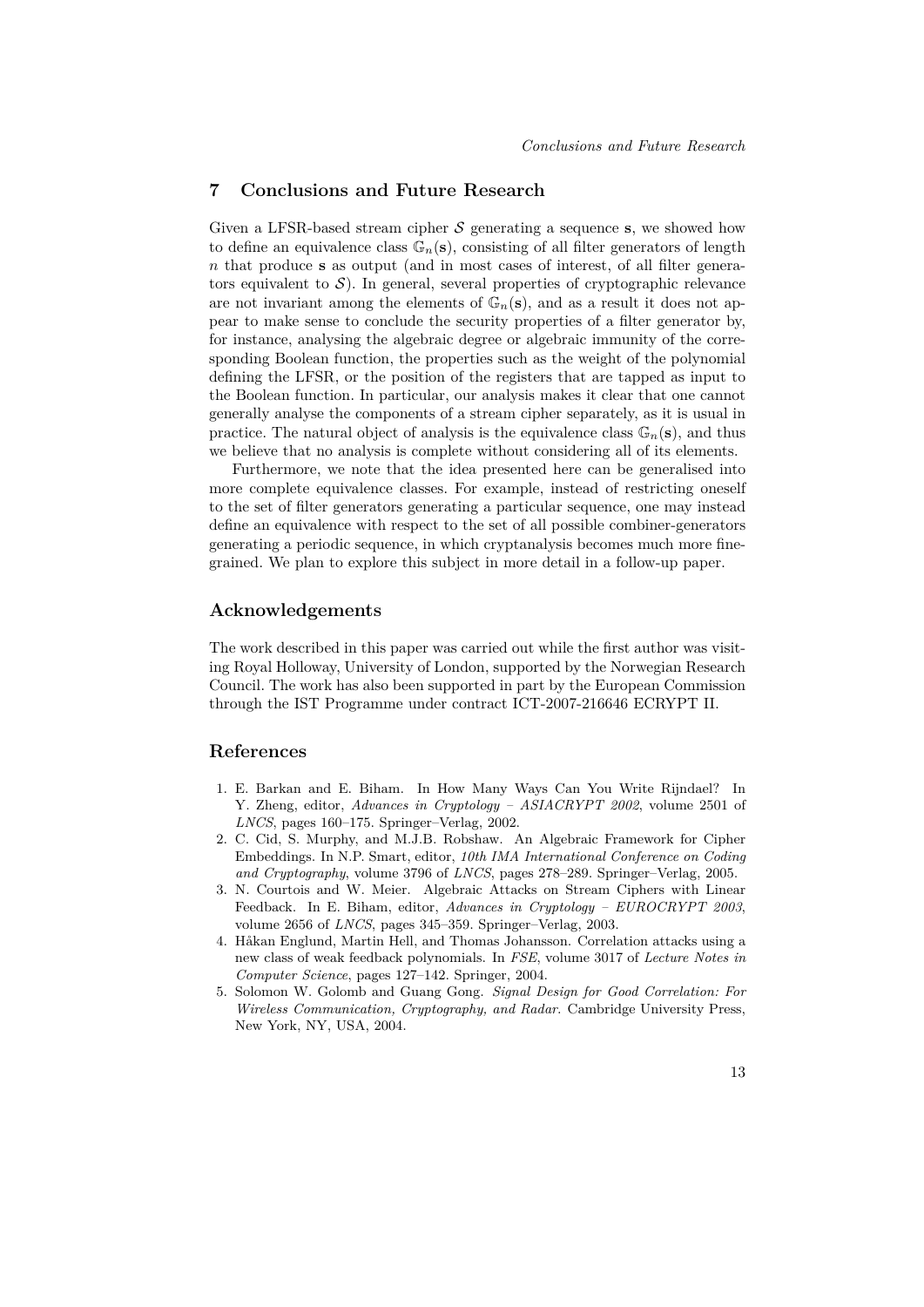- 6. R. Lidl and H. Niederreiter. *Introduction to Finite Fields and their Applications*. Cambridge University Press, Revised edition, 1994.
- 7. Willi Meier and Othmar Staffelbach. Fast correltaion attacks on stream ciphers (extended abstract). In *EUROCRYPT*, pages 301–314, 1988.
- 8. A.J. Menezes, P.C. Van Oorschot, and S.A. Vanstone. *Handbook of Applied Cryptography*. CRC Press, 1996.
- 9. S. Murphy and M.J.B. Robshaw. Essential Algebraic Structure Within the AES. In M. Yung, editor, *Advances in Cryptology – CRYPTO 2002*, volume 2442 of *LNCS*, pages 1–16. Springer–Verlag, 2002.
- 10. Sondre Rønjom and Tor Helleseth. A new attack on the filter generator. *IEEE Transactions on Information Theory*, 53(5):1752–1758, 2007.
- 11. Thomas Siegenthaler. Correlation-immunity of nonlinear combining functions for cryptographic applications. *IEEE Transactions on Information Theory*, 30(5):776– 780, 1984.

# **A Appendix**

The following example illustrates the lack of invariance of cryptographic properties of Boolean functions with respect to the equivalence classes  $\mathbb{G}_5(\mathbf{s})$ .

*Example 2.* Consider the binary sequence

### **s** = (1011111101000100110001010110001)*,*

of length 31. There are  $\phi(31)/5 = 6$  primitive polynomials over  $\mathbb{F}_2$  of degree 5. For each (distinct) generator  $\beta$  of the multiplicative group of  $\mathbb{F}(\alpha)$ , we compute a function  $f_\beta$  such that  $\mathbf{s} \in \mathcal{L}_\beta(f_\beta)$ , where we let  $g_\alpha = x^5 + x^2 + 1$ . The distinct nonzero coset-leaders modulo 31 are  $K = \{1, 3, 5, 7, 11, 15\}$ , and thus we may compute six functions  $f_{\alpha_k}, k \in K$ , where we let  $\alpha_k = \alpha^k$  and pick one function *f*<sub>*αk*</sub> from each class  $V_{\alpha k} \in \mathbb{G}_5(\mathbf{s})$ . The columns of the table below are ordered by  $t$ he six functions  $f_{\alpha_k} \in V_{\alpha_k}(\mathbf{s}) \in \mathbb{G}_5(\mathbf{s}), k \in K$ :

|                        | $f_{\alpha_1}$ | $f_{\alpha_3}$                | $f_{\alpha_5}$ | $f_{\alpha_7}$ | $f_{\alpha_{11}}$ | $J\alpha_{15}$ |
|------------------------|----------------|-------------------------------|----------------|----------------|-------------------|----------------|
| n                      | 5              | 5                             | 5              | 5              | 5                 | 5              |
| $\mathbf d$            | 4              | 4                             | 4              | 3              | 3                 | $\overline{2}$ |
| $w_H$                  | 16             | 16                            | 16             | 16             | 16                | 16             |
| NL                     | 10             | 10                            | 10             | 8              | 12                | 8              |
| AI                     | 2              | 3                             | $\overline{2}$ | $\overline{2}$ | 3                 | $\overline{2}$ |
| CI                     | 0              | 0                             | $\theta$       | 1              | 0                 | 1              |
| РC                     | 0              | 0                             | $\theta$       | 0              | 0                 | 1              |
| AВ                     | 16             | 16                            | 16             | 16             | 8                 | 32             |
| $\overline{\text{SS}}$ |                | 2432 2816 2816 3584 2048 8192 |                |                |                   |                |

In the table above,  $w_H$  denotes the hamming weight of the functions,  $NL$  denotes *nonlinearity*, AI denotes *algebraic immunity*, CI denotes *correlation immunity*, PC denotes *propagation criterion of order 0*, AB denotes *absolute indicator* and SS denotes *sum-of-squares indicator*.

As one would expect, the weight of the truth-tables and the number of variables